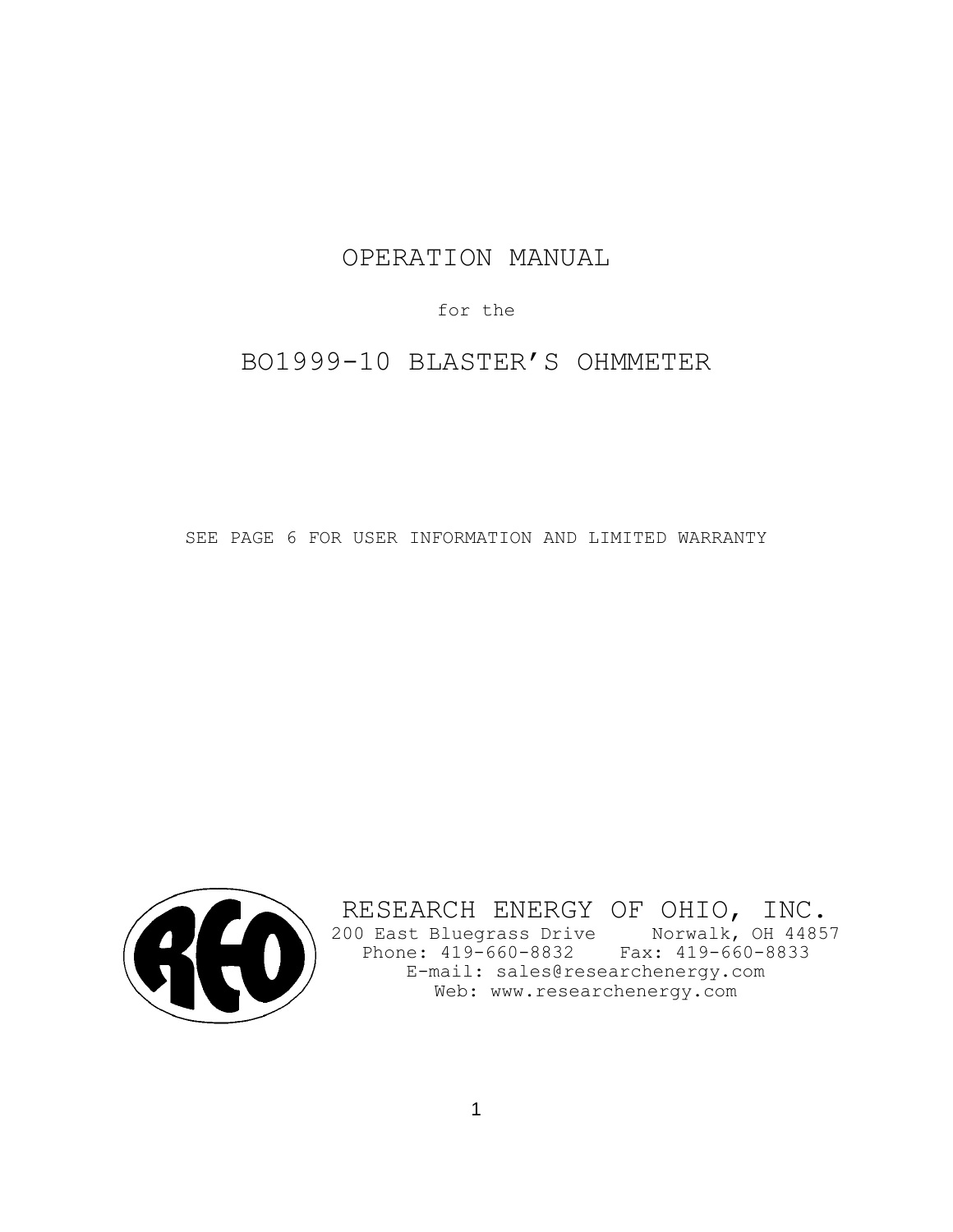# TABLE OF CONTENTS

| OPERATION<br>the contract of the contract of the contract of the contract of the contract of the contract of the contract of                                                                                                                    |    |
|-------------------------------------------------------------------------------------------------------------------------------------------------------------------------------------------------------------------------------------------------|----|
|                                                                                                                                                                                                                                                 |    |
| General Operating Procedure                                                                                                                                                                                                                     |    |
| Sequential Circuit Testing                                                                                                                                                                                                                      |    |
| Single Circuit Testing                                                                                                                                                                                                                          |    |
| <b>BATTERY</b><br>a constitution of the constitution of the constitution of the constitution of the constitution of the constitution of the constitution of the constitution of the constitution of the constitution of the constitution of the |    |
|                                                                                                                                                                                                                                                 |    |
| Battery Type and Replacement                                                                                                                                                                                                                    | -5 |
| <b>REPATRS</b>                                                                                                                                                                                                                                  |    |
| LIMITED WARRANTY<br>INFORMATION<br>AND<br><b>IISER</b>                                                                                                                                                                                          | 6  |
|                                                                                                                                                                                                                                                 |    |
|                                                                                                                                                                                                                                                 |    |
|                                                                                                                                                                                                                                                 |    |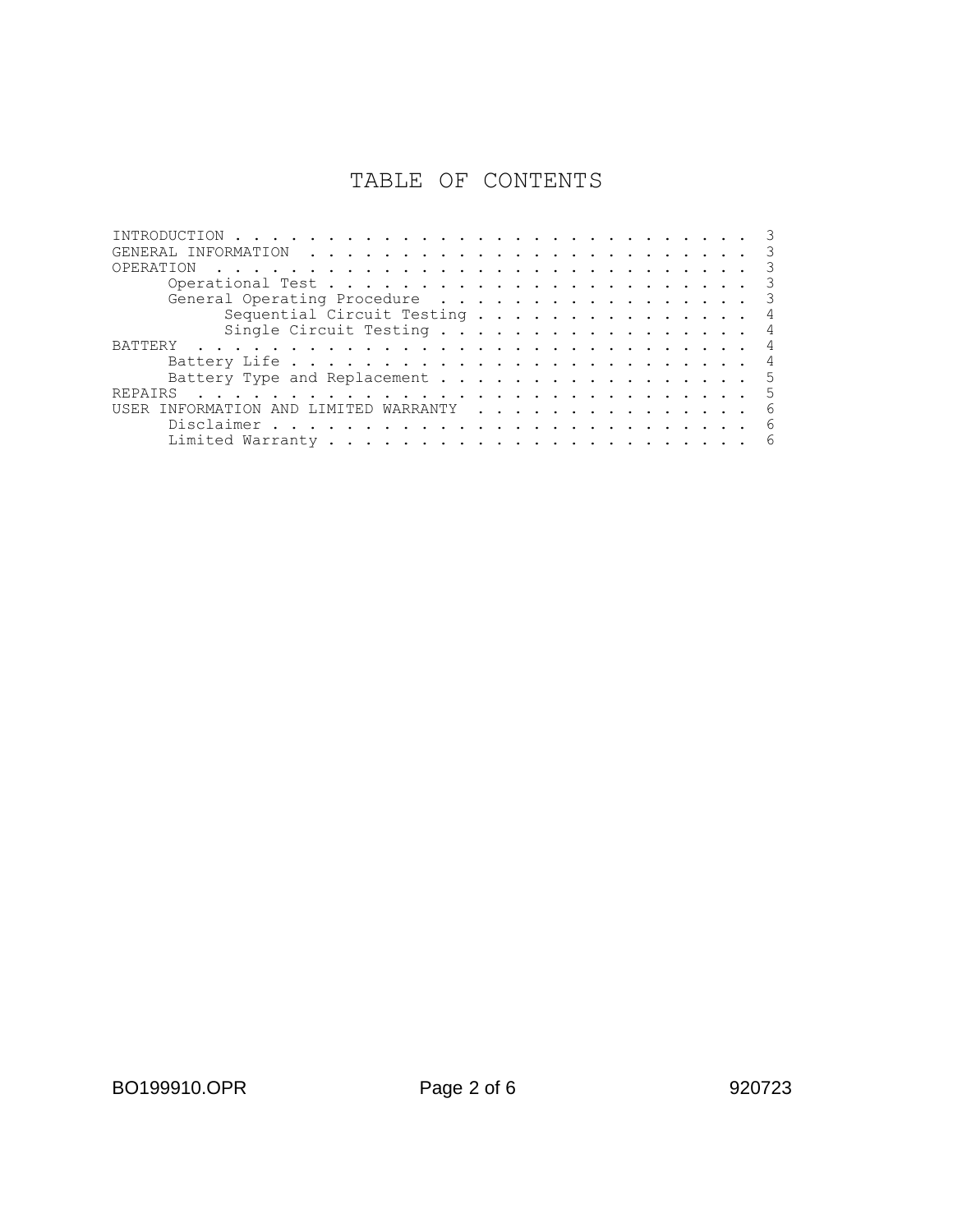### INTRODUCTION

The REO BO1999-10 Blaster's Ohmmeter is a TEN CIRCUIT model designed for REO Sequential Blasting Systems and includes a SPECIAL SET OF TERMINALS for SINGLE-CIRCUIT testing. The sequential blasting cable is connected to a socket on the ohmmeter thus allowing rapid resistance measurement of each circuit selected by a rotary switch. Long battery life, a rugged water resistant enclosure and heavy duty terminals provide the blaster with a dependable unit. This user-friendly digital ohmmeter speeds up circuit check-out and provides vital information necessary to assure a successful blast.

### GENERAL INFORMATION

The REO BO1999-10 Blaster's Ohmmeter provides nominal values of circuit resistance on a large easy-to-read digital display. A rotary switch selects one of ten sequential blasting cable circuits, or selects the two terminals on the ohmmeter for single circuit testing. The BO1999-10 Blaster's Ohmmeter measures resistances of  $0 - 1999$  ohms in one ohm increments, with an accuracy of  $+/- 1$  ohm. The maximum test current is 2 milliamperes. The ohmmeter turns on automatically when a circuit is detected, and turns off automatically when the circuit is disconnected.

## OPERATION

#### Operational Test

- 1. Do not connect a sequential blasting cable to the BO1999-10 Blaster's Ohmmeter until this Operational Test has been performed.
- 2. Short the SINGLE CIRCUIT terminals on the ohmmeter with a short piece of wire.
- 3. Rotate the CIRCUIT switch to the SINGLE position. The ohmmeter should turn on and indicate  $000 (+/- 1)$ ohm.
- 4. If the battery is in need of replacement, BAT appears on the display.
- 5. Rotate the CIRCUIT switch to positions 1 10. The ohmmeter should turn off and remain off for all positions.

#### General Operating Procedure

Note: The following procedure is intended as a guide only, and each user must prepare and verify his own procedure consistent with Local, State, and Federal regulations. Complete Operating Instructions appear in the lid of the BO1999-10 Blaster's Ohmmeter.

CAUTION - USE OF THIS EQUIPMENT REQUIRES THAT THE OPERATOR HAS BEEN TRAINED AND CERTIFIED IN BLASTING TECHNIQUES. WARNING: BATTERIES ALONE CAN FIRE ELECTRIC DETONATORS. KEEP BATTERIES AWAY FROM THE BLASTING CIRCUITS.

BO1999-10 OPR Page 3 of 6

991028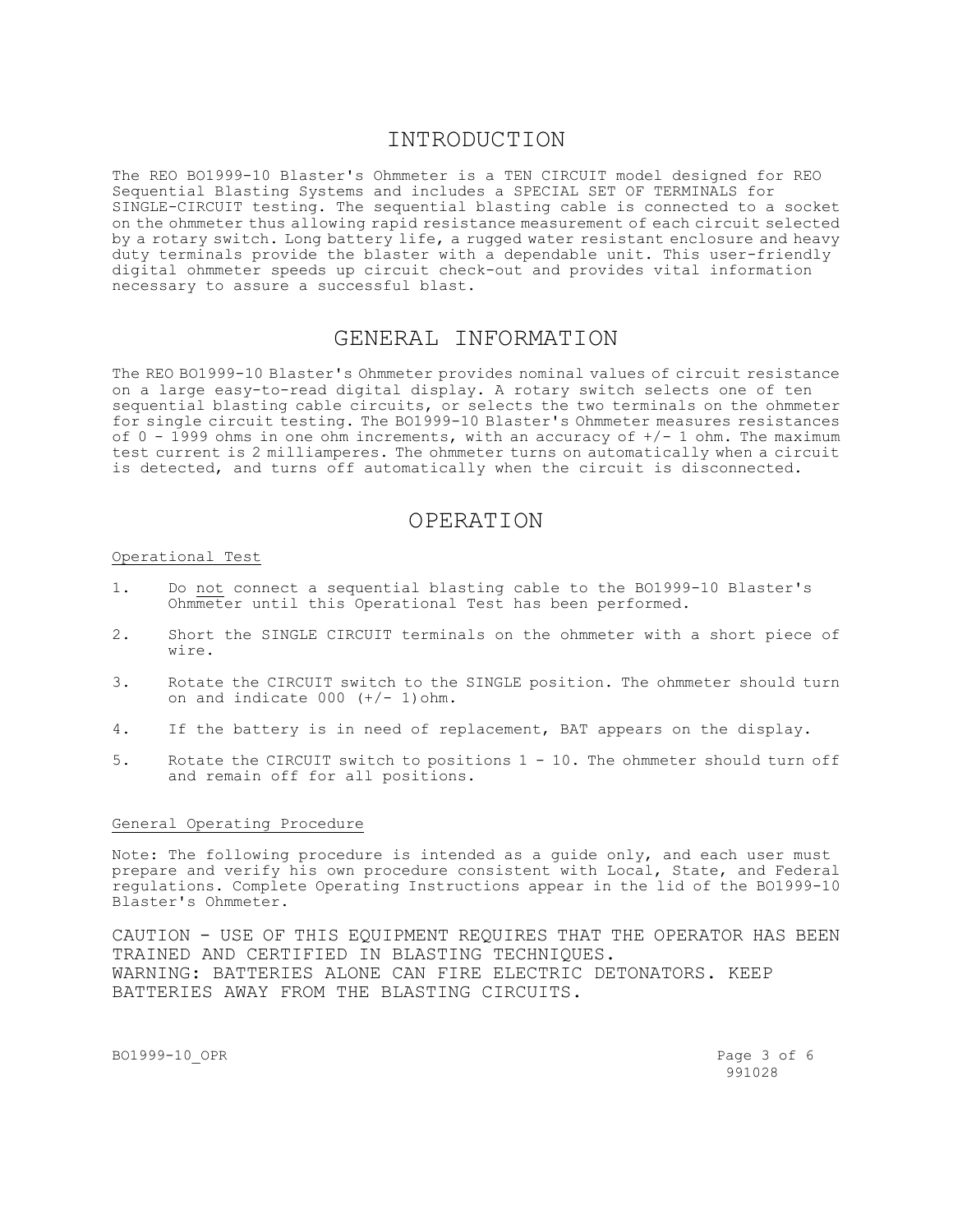WARNING: KEEP THE BLASTING CIRCUITS (SEQUENTIAL BLASTING CABLE AND SINGLE CIRCUITS) SHUNTED WHEN NOT CONNECTED TO THE OHMMETER. MINIMIZE THE TIME THE BLASTING CIRCUITS ARE CONNECTED TO THE OHMMETER BY TAKING RESISTANCE VALUES QUICKLY. RECORD THE DATA IN A LOG BOOK FOR ANALYSIS AND FUTURE REFERENCE.

Sequential Circuit Testing

- 1. Perform the Operational Test.
- 2. Verify that all personnel have been removed from the blast area and that the electric detonator circuits are ready to be checked.
- 3. Connect the sequential blasting cable to the CABLE 1-10 connector on the BO1999-10 Blaster's Ohmmeter.
- 4. Rotate the CIRCUIT switch to positions 1 through 10, noting the resistance displayed for each circuit.

Note: 1--- will be displayed if the resistance exceeds 1999 ohms.

5. Disconnect and shunt the sequential blasting cable after testing.

#### Single Circuit Testing

- 1. Perform the Operational Test.
- 2. Connect the blasting circuit to the SINGLE CIRCUIT terminals on the BO1999-10 Blaster's Ohmmeter.
- 3. Rotate the CIRCUIT switch to the SINGLE position. Note the resistance displayed.

Note: 1--- will be displayed if the resistance exceeds 1999 ohms.

4. Shunt the blasting circuits after testing.

## **BATTERY**

#### Battery Life

Under normal use, an Alkaline type battery will last more than 2000 hours of operation. During use of the ohmmeter, BAT will appear on the display when the battery is in need of replacement.

#### Battery Type and Replacement

The BO1999-10 Blaster's Ohmmeter uses one 9 volt Alkaline battery, Eveready 522 or equal, available in most department stores, drug stores, and electronic supply stores.

BO1999-10 OPR Page 4 of 6

991028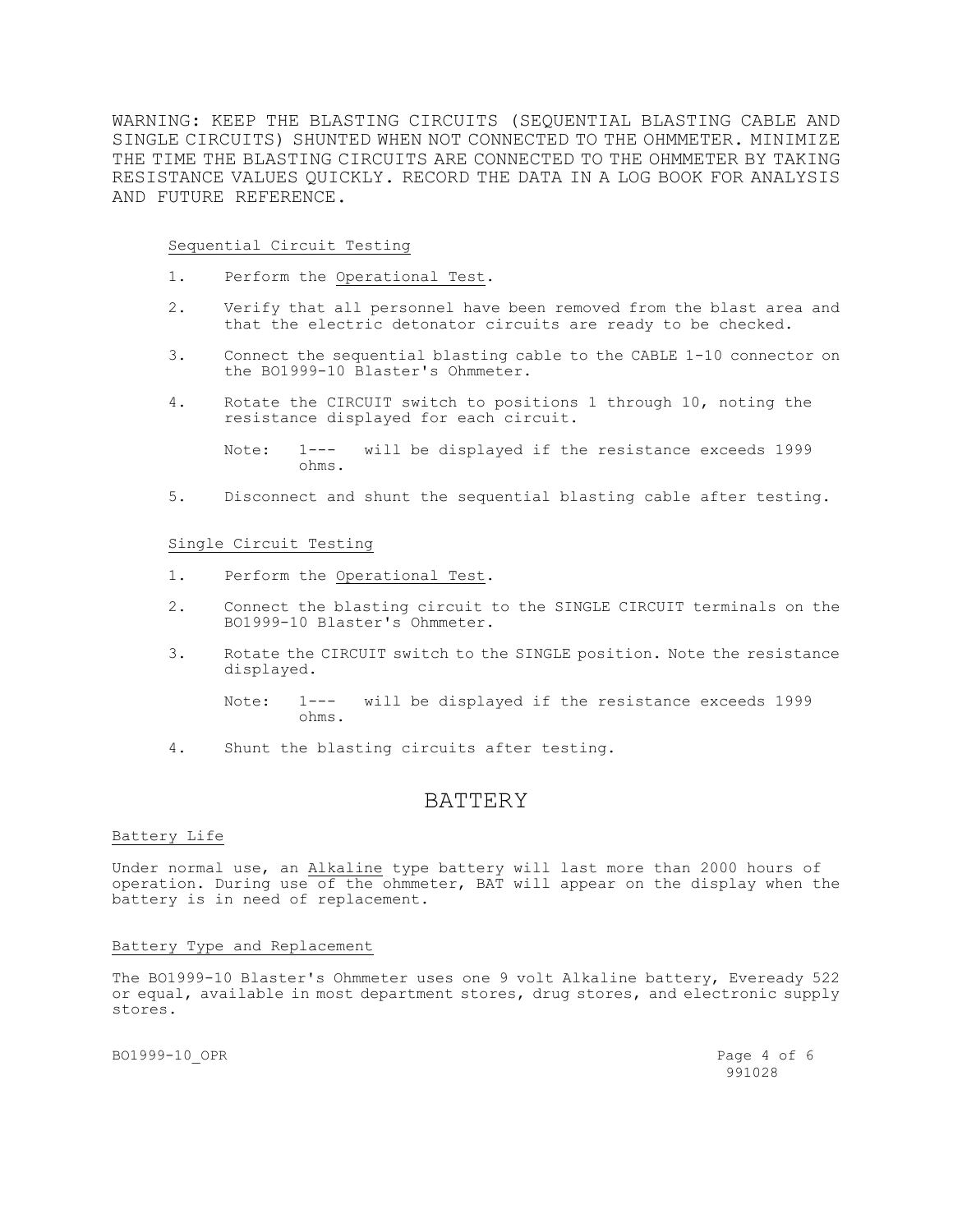To replace the battery, loosen the two captive screws on the battery cover on the top panel of the tester. Remove the battery cover. Remove the old battery and insert the new alkaline battery, observing polarity. After battery replacement, make sure that the gasket on the battery cover is sealing properly and that the two captive screws are securely tightened.

WARNING: USE ONLY AN ALKALINE TYPE BATTERY. Do not use a carbon-zinc type battery as it does not have the capacity to operate the BO1999-10 Blaster's Ohmmeter.

CAUTION: OBSERVE POLARITY WHEN REPLACING THE BATTERY. INCORRECT POLARITY WILL DAMAGE THE BLASTING MACHINE.

CAUTION: EXAMINE BATTERY AT LEAST EVERY 3 MONTHS FOR CHEMICAL LEAKAGE. REPLACE THE BATTERY AT LEAST YEARLY EVEN IF NOT EXHAUSTED. REMOVE THE BATTERY FROM THE BLASTER'S OHMMETER IF IT IS NOT GOING TO BE USED FOR TWO OR MORE MONTHS.

### REPAIRS

The BO1999-10 Blaster's Ohmmeter must be repaired only at the factory to ensure quality workmanship, and for updating to current production standards. Quality control tests are performed and exact replacement parts are used. Each item repaired is subjected to the same quality control tests as new production. Such procedures and the specialized test equipment required are not available in the field or at other generalized repair shops.

If repair is required, please return the item with shipping charges prepaid to the factory at the address listed below. Include a note or letter describing the problem and include the name and telephone number of the person(s) knowledgeable of the problem. If the equipment is sent by Greyhound Bus Lines, there is a pickup charge that will be added to your repair charges.

> Research Energy of Ohio, Inc. 200 East Bluegrass Drive Norwalk, OH 44857 Phone: (419) 660-8832 Fax: (419) 660-8833

E-mail: repair@researchenergy.com Web: www.researchenergy.com

### USER INFORMATION AND LIMITED WARRANTY

Disclaimer

The information contained in this manual is the instructions and recommendations of Research Energy of Ohio, Inc. Federal, State and/or Local laws, rules and

BO1999-10 OPR Page 5 of 6

991028